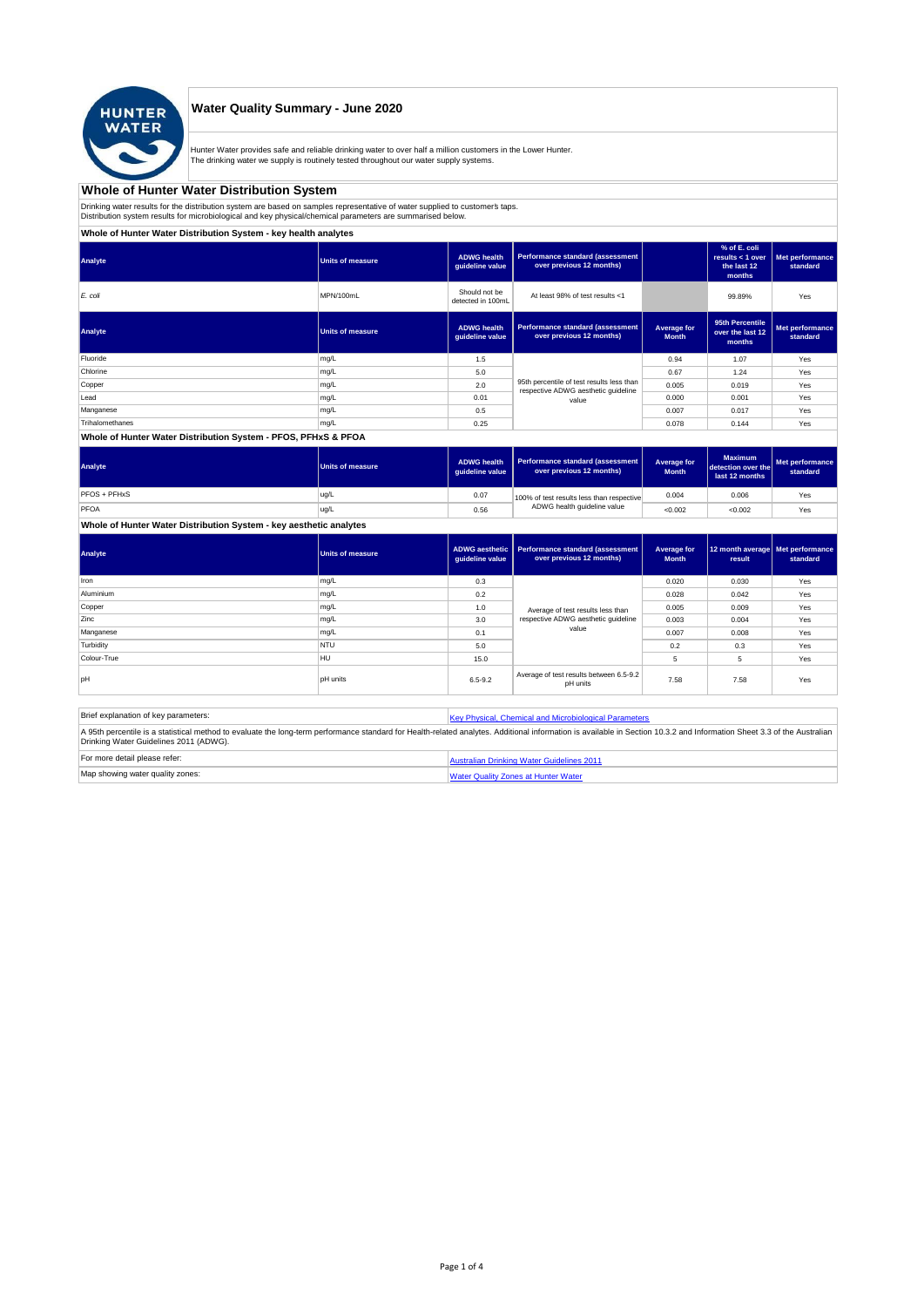## **Water Quality Zones**

| Anna Bay and Nelson Bay Zone - key health analytes |                  |                                       |                                                                                  |                             |                                                           |                             |
|----------------------------------------------------|------------------|---------------------------------------|----------------------------------------------------------------------------------|-----------------------------|-----------------------------------------------------------|-----------------------------|
| Analyte                                            | Units of measure | <b>ADWG health</b><br>guideline value | <b>Performance standard (assessment</b><br>over previous 12 months)              |                             | % of E. coli<br>results < 1 over<br>the last 12<br>months | Met performance<br>standard |
| E. coli                                            | MPN/100mL        | Should not be<br>detected in 100mL    | At least 98% of test results <1                                                  |                             | 100.00%                                                   | Yes                         |
| Analyte                                            | Units of measure | <b>ADWG health</b><br>guideline value | Performance standard (assessment<br>over previous 12 months)                     | Average for<br><b>Month</b> | 95th Percentile<br>over the last 12<br>months             | Met performance<br>standard |
| Fluoride                                           | mg/L             | 1.5                                   |                                                                                  | 0.97                        | 1.09                                                      | Yes                         |
| Chlorine                                           | mg/L             | 5.0                                   |                                                                                  | 0.68                        | 1.37                                                      | Yes                         |
| Copper                                             | mg/L             | 2.0                                   | 95th percentile of test results less than<br>respective ADWG aesthetic quideline | 0.006                       | 0.012                                                     | Yes                         |
| Lead                                               | mg/L             | 0.01                                  | value                                                                            | 0.000                       | 0.000                                                     | Yes                         |
| Manganese                                          | mg/L             | 0.5                                   |                                                                                  | 0.006                       | 0.021                                                     | Yes                         |
| Trihalomethanes                                    | mg/L             | 0.25                                  |                                                                                  | 0.068                       | 0.100                                                     | Yes                         |

**Anna Bay and Nelson Bay Zone - PFOS, PFHxS & PFOA**

| Analyte      | Units of measure | <b>ADWG health</b><br>quideline value | Performance standard (assessment<br>over previous 12 months) | <b>Average for</b><br><b>Month</b> | <b>Maximum</b><br>detection over the<br>last 12 months | Met performance<br>standard |
|--------------|------------------|---------------------------------------|--------------------------------------------------------------|------------------------------------|--------------------------------------------------------|-----------------------------|
| PFOS + PFHxS | ug/L             | 0.07                                  | 100% of test results less than respective                    | < 0.004                            | < 0.004                                                | Yes                         |
| PFOA         | ug/L             | 0.56                                  | ADWG health guideline value                                  | < 0.002                            | < 0.002                                                | Yes                         |

**Anna Bay and Nelson Bay Zone - key aesthetic analytes**

| Analyte     | Units of measure | ADWG aesthetic  <br>guideline value | Performance standard (assessment<br>over previous 12 months) | Average for<br><b>Month</b> | 12 month average   Met performance<br>result | standard |
|-------------|------------------|-------------------------------------|--------------------------------------------------------------|-----------------------------|----------------------------------------------|----------|
| Iron        | mg/L             | 0.3                                 |                                                              | 0.021                       | 0.036                                        | Yes      |
| Aluminium   | mg/L             | 0.2                                 |                                                              | 0.025                       | 0.040                                        | Yes      |
| Copper      | mg/L             | 1.0                                 | Average of test results less than                            | 0.006                       | 0.007                                        | Yes      |
| Zinc        | mg/L             | 3.0                                 | respective ADWG aesthetic quideline                          | 0.003                       | 0.004                                        | Yes      |
| Manganese   | mg/L             | 0.1                                 | value                                                        | 0.006                       | 0.009                                        | Yes      |
| Turbidity   | <b>NTU</b>       | 5.0                                 |                                                              | 0.2                         | 0.3                                          | Yes      |
| Colour-True | HU               | 15.0                                |                                                              |                             | 5                                            | Yes      |
| pH          | <b>pH</b> units  | $6.5 - 9.2$                         | Average of test results between 6.5-9.2<br>pH units          | 7.50                        | 7.48                                         | Yes      |

**Chichester Zone - key health analytes**

| Analyte         | <b>Units of measure</b> | <b>ADWG health</b><br>guideline value | Performance standard (assessment<br>over previous 12 months)                     |                             | % of E. coli<br>results $<$ 1 over<br>the last 12<br>months | Met performance<br>standard |
|-----------------|-------------------------|---------------------------------------|----------------------------------------------------------------------------------|-----------------------------|-------------------------------------------------------------|-----------------------------|
| E. coli         | MPN/100mL               | Should not be<br>detected in 100mL    | At least 98% of test results <1                                                  |                             | 99.58%                                                      | Yes                         |
| Analyte         | <b>Units of measure</b> | <b>ADWG health</b><br>guideline value | Performance standard (assessment<br>over previous 12 months)                     | Average for<br><b>Month</b> | 95th Percentile<br>over the last 12<br>months               | Met performance<br>standard |
| Fluoride        | mg/L                    | 1.5                                   |                                                                                  | 0.71                        | 0.96                                                        | Yes                         |
| Chlorine        | mg/L                    | 5.0                                   |                                                                                  | 0.80                        | 1.20                                                        | Yes                         |
| Copper          | mg/L                    | 2.0                                   | 95th percentile of test results less than<br>respective ADWG aesthetic quideline | 0.008                       | 0.015                                                       | Yes                         |
| Lead            | mg/L                    | 0.01                                  | value                                                                            | 0.000                       | 0.001                                                       | Yes                         |
| Manganese       | mg/L                    | 0.5                                   |                                                                                  | 0.004                       | 0.014                                                       | Yes                         |
| Trihalomethanes | mg/L                    | 0.25                                  |                                                                                  | 0.089                       | 0.130                                                       | Yes                         |

**Chichester Zone - PFOS, PFHxS & PFOA**

| Analyte                                  | Units of measure | <b>ADWG health</b><br>guideline value | <b>Performance standard (assessment</b><br>over previous 12 months) | Average for<br><b>Month</b> | <b>Maximum</b><br>detection over the<br>last 12 months | Met performance<br>standard |
|------------------------------------------|------------------|---------------------------------------|---------------------------------------------------------------------|-----------------------------|--------------------------------------------------------|-----------------------------|
| PFOS + PFHxS                             | ug/L             | 0.07                                  | 100% of test results less than respective                           | 0.004                       | 0.004                                                  | Yes                         |
| PFOA                                     | ug/L             | 0.56                                  | ADWG health guideline value                                         | < 0.002                     | < 0.002                                                | Yes                         |
| Chichester Zone - key aesthetic analytes |                  |                                       |                                                                     |                             |                                                        |                             |

| Analyte     | <b>Units of measure</b> | ADWG aesthetic<br>guideline value | <b>Performance standard (assessment</b><br>over previous 12 months) | Average for<br><b>Month</b> | 12 month average   Met performance<br>result | standard |
|-------------|-------------------------|-----------------------------------|---------------------------------------------------------------------|-----------------------------|----------------------------------------------|----------|
| Iron        | mg/L                    | 0.3                               |                                                                     | 0.016                       | 0.025                                        | Yes      |
| Aluminium   | mg/L                    | 0.2                               |                                                                     | 0.030                       | 0.052                                        | Yes      |
| Copper      | mg/L                    | 1.0                               | Average of test results less than                                   | 0.008                       | 0.008                                        | Yes      |
| Zinc        | mg/L                    | 3.0                               | respective ADWG aesthetic quideline                                 | 0.003                       | 0.003                                        | Yes      |
| Manganese   | mg/L                    | 0.1                               | value                                                               | 0.004                       | 0.005                                        | Yes      |
| Turbidity   | <b>NTU</b>              | 5.0                               |                                                                     | 0.2                         | 0.3                                          | Yes      |
| Colour-True | <b>HU</b>               | 15.0                              |                                                                     | 5                           | 5                                            | Yes      |
| pH          | pH units                | $6.5 - 9.2$                       | Average of test results between 6.5-9.2<br>pH units                 | 7.65                        | 7.67                                         | Yes      |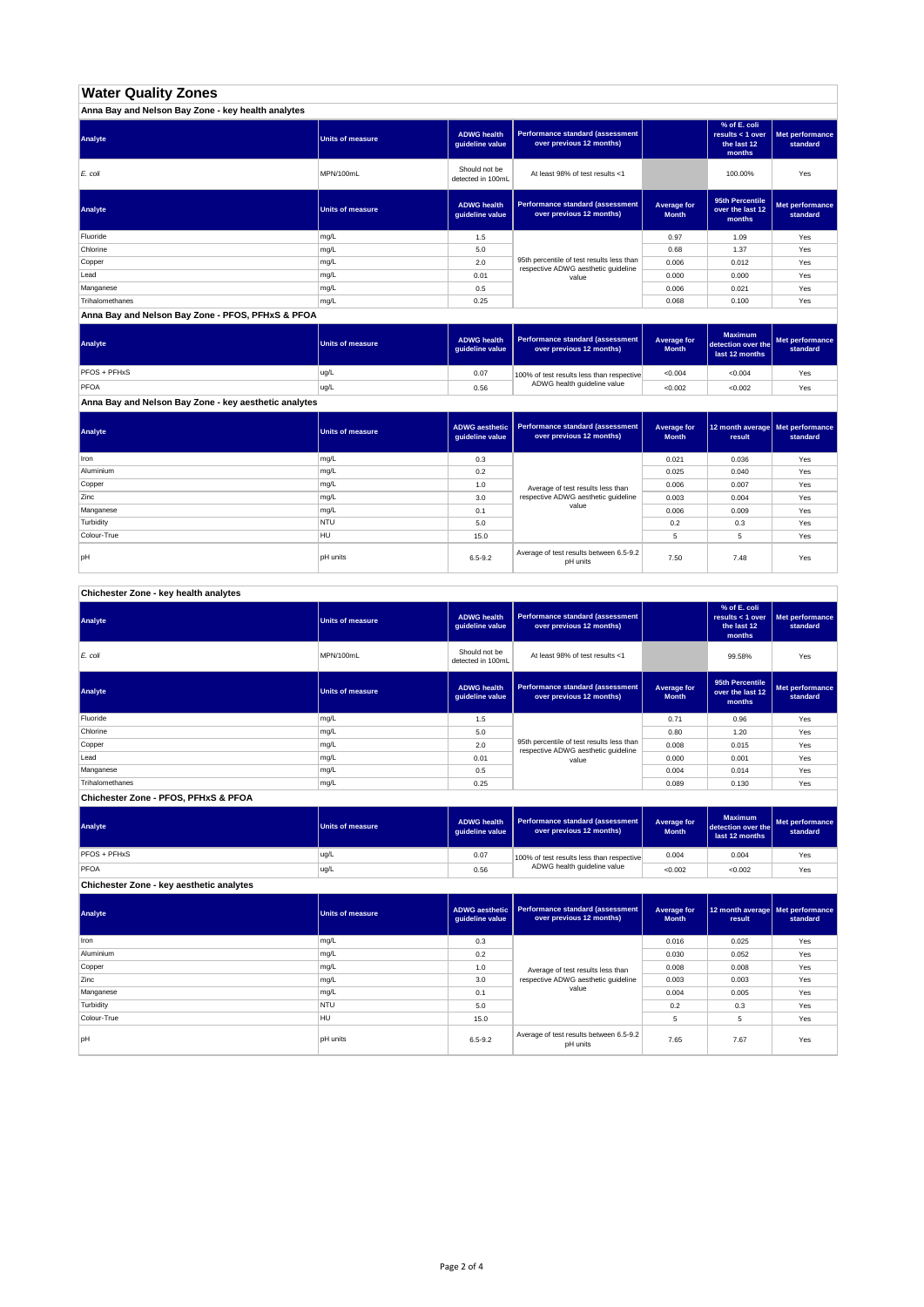| Grahamstown Zone - key health analytes |                         |                                       |                                                                                  |                             |                                                           |                             |
|----------------------------------------|-------------------------|---------------------------------------|----------------------------------------------------------------------------------|-----------------------------|-----------------------------------------------------------|-----------------------------|
| Analyte                                | <b>Units of measure</b> | <b>ADWG health</b><br>guideline value | Performance standard (assessment<br>over previous 12 months)                     |                             | % of E. coli<br>results < 1 over<br>the last 12<br>months | Met performance<br>standard |
| E. coli                                | MPN/100mL               | Should not be<br>detected in 100mL    | At least 98% of test results <1                                                  |                             | 100.00%                                                   | Yes                         |
| Analyte                                | <b>Units of measure</b> | <b>ADWG health</b><br>guideline value | <b>Performance standard (assessment</b><br>over previous 12 months)              | Average for<br><b>Month</b> | 95th Percentile<br>over the last 12<br>months             | Met performance<br>standard |
| Fluoride                               | mg/L                    | 1.5                                   |                                                                                  | 0.99                        | 1.10                                                      | Yes                         |
| Chlorine                               | mg/L                    | 5.0                                   |                                                                                  | 0.61                        | 1.24                                                      | Yes                         |
| Copper                                 | mg/L                    | 2.0                                   | 95th percentile of test results less than<br>respective ADWG aesthetic quideline | 0.005                       | 0.023                                                     | Yes                         |
| Lead                                   | mg/L                    | 0.01                                  | value                                                                            | 0.001                       | 0.002                                                     | Yes                         |
| Manganese                              | mg/L                    | 0.5                                   |                                                                                  | 0.009                       | 0.018                                                     | Yes                         |
| Trihalomethanes                        | mg/L                    | 0.25                                  |                                                                                  | 0.076                       | 0.133                                                     | Yes                         |
| Grahamstown Zone - PFOS, PFHxS & PFOA  |                         |                                       |                                                                                  |                             |                                                           |                             |

| Analyte                                   | <b>Units of measure</b> | <b>ADWG health</b><br>quideline value | Performance standard (assessment<br>over previous 12 months) | Average for<br><b>Month</b> | <b>Maximum</b><br>detection over the<br>last 12 months | Met performance<br>standard |
|-------------------------------------------|-------------------------|---------------------------------------|--------------------------------------------------------------|-----------------------------|--------------------------------------------------------|-----------------------------|
| PFOS + PFHxS                              | ug/L                    | 0.07                                  | 100% of test results less than respective                    | 0.004                       | 0.004                                                  | Yes                         |
| PFOA                                      | ug/L                    | 0.56                                  | ADWG health guideline value                                  | < 0.002                     | < 0.002                                                | Yes                         |
| Grahamstown Zone - key aesthetic analytes |                         |                                       |                                                              |                             |                                                        |                             |

**ADWG aesthetic** 

**Analyte Units of measure Performance standard (assessment** 

**Average for** 

| Analyte     | Units of measure | guideline value | ADWG aesthetic   Performance standard (assessment  <br>over previous 12 months) | Average for<br><b>Month</b> | 12 month average   Met performance<br>result | standard |
|-------------|------------------|-----------------|---------------------------------------------------------------------------------|-----------------------------|----------------------------------------------|----------|
| Iron        | mg/L             | 0.3             | 0.023                                                                           |                             | 0.031                                        | Yes      |
| Aluminium   | mg/L             | 0.2             |                                                                                 | 0.032                       | 0.041                                        | Yes      |
| Copper      | mg/L             | 1.0             | Average of test results less than<br>respective ADWG aesthetic quideline<br>3.0 |                             | 0.010                                        | Yes      |
| Zinc        | mg/L             |                 |                                                                                 |                             | 0.004                                        | Yes      |
| Manganese   | mg/L             | 0.1             | value                                                                           | 0.009                       | 0.010                                        | Yes      |
| Turbidity   | <b>NTU</b>       | 5.0             |                                                                                 | 0.3                         | 0.3                                          | Yes      |
| Colour-True | HU               | 15.0            |                                                                                 | 5                           | 5                                            | Yes      |
| pH          | <b>pH</b> units  | $6.5 - 9.2$     | Average of test results between 6.5-9.2<br>pH units                             | 7.55                        | 7.54                                         | Yes      |

| Gresford Zone - key health analytes |  |  |  |
|-------------------------------------|--|--|--|

| Analyte                                | <b>Units of measure</b> | <b>ADWG health</b><br>guideline value                              | Performance standard (assessment<br>over previous 12 months)                              |                                    | % of E. coli<br>results < 1 over<br>the last 12<br>months | Met performance<br>standard |
|----------------------------------------|-------------------------|--------------------------------------------------------------------|-------------------------------------------------------------------------------------------|------------------------------------|-----------------------------------------------------------|-----------------------------|
| E. coli                                | MPN/100mL               | Should not be<br>detected in 100mL                                 | At least 98% of test results <1                                                           |                                    | 100.00%                                                   | Yes                         |
| Analyte                                | <b>Units of measure</b> | <b>ADWG health</b><br>guideline value                              | Performance standard (assessment<br>over previous 12 months)                              | <b>Average for</b><br><b>Month</b> | 95th Percentile<br>over the last 12<br>months             | Met performance<br>standard |
| Chlorine                               | mg/L                    | 5.0                                                                | 95th percentile of test results less than<br>respective ADWG aesthetic quideline<br>value |                                    | 1.23                                                      | Yes                         |
| Gresford Zone - PFOS, PFHxS & PFOA     |                         |                                                                    |                                                                                           |                                    |                                                           |                             |
| Analyte                                | <b>Units of measure</b> | <b>ADWG</b> health<br>guideline value                              | Performance standard (assessment<br>Average for<br>over previous 12 months)<br>Month #    |                                    | <b>Maximum</b><br>detection over the<br>last 12 months    | Met performance<br>standard |
| PFOS + PFHxS                           | ug/L                    | 0.07                                                               | 100% of test results less than respective                                                 | < 0.004                            | < 0.004                                                   | Yes                         |
| PFOA                                   | ug/L                    | 0.56                                                               | ADWG health guideline value                                                               | < 0.002                            | < 0.002                                                   | Yes                         |
| Gresford Zone - key aesthetic analytes |                         |                                                                    |                                                                                           |                                    |                                                           |                             |
| Analyte                                | <b>Units of measure</b> | <b>ADWG</b> aesthetic<br>guideline value                           | Performance standard (assessment<br>over previous 12 months)                              | <b>Average for</b><br><b>Month</b> | 12 month average<br>result                                | Met performance<br>standard |
| Turbidity                              | <b>NTU</b>              | 5.0                                                                | Average of test results less than<br>respective ADWG aesthetic quideline<br>value         | 0.1                                | 0.2                                                       | Yes                         |
| pH                                     | <b>pH</b> units         | Average of test results between 6.5-9.2<br>$6.5 - 9.2$<br>pH units |                                                                                           | 7.84                               | 8.03                                                      | Yes                         |